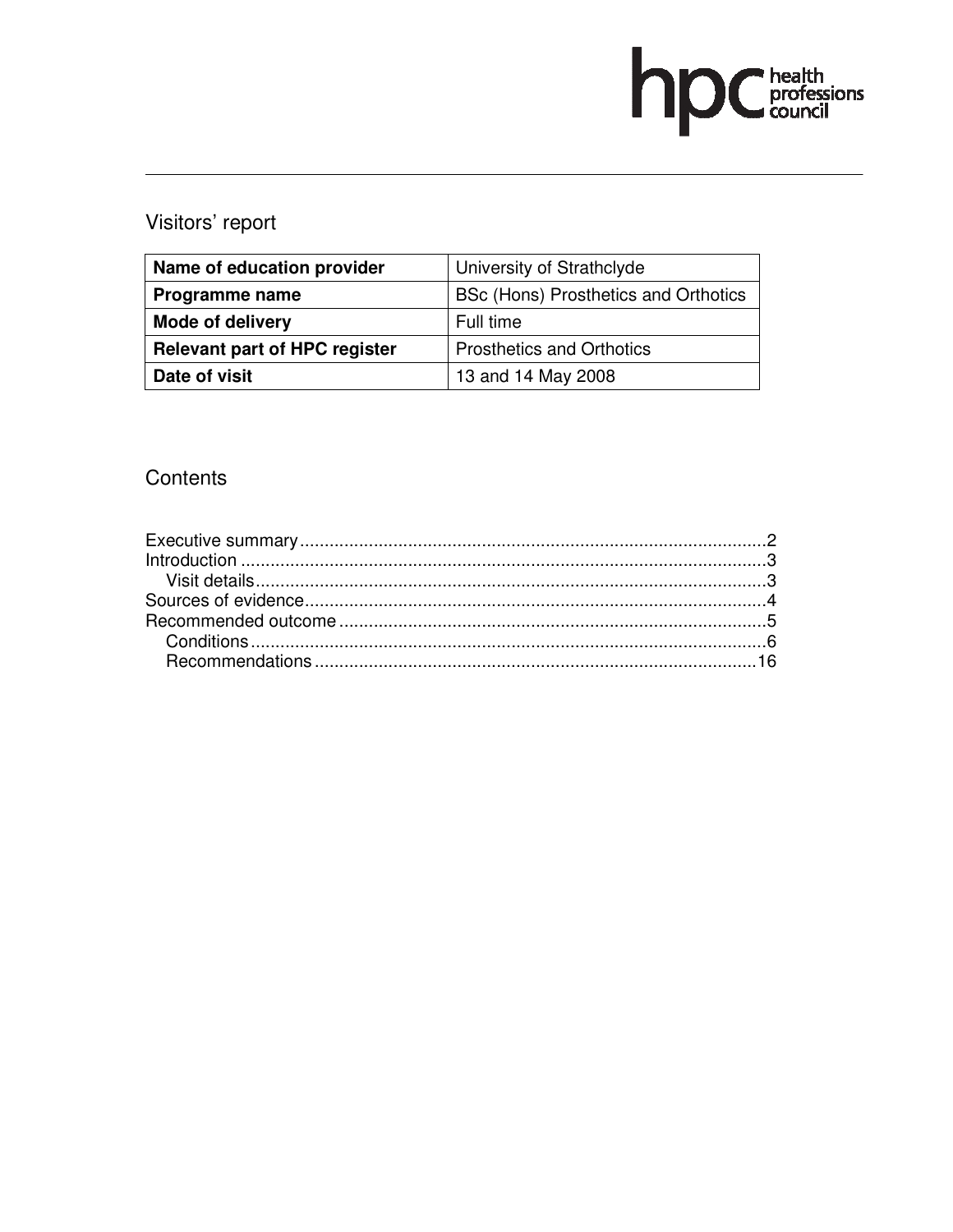#### Executive summary

The Health Professions Council (HPC) approve educational programmes in the UK which health professionals must complete before they can apply to be registered with us. The HPC is a health regulator and our main aim is to protect the public. The HPC currently regulates 13 professions. All of these professions have at least one professional title which is protected by law. This means that anyone using the title 'Prosthetist'or 'Orthotist' must be registered with us. The HPC keep a register of health professionals who meet our standards for their training, professional skills, behaviour and health.

The visitors' report which follows outlines the recommended outcome made by the visitors on the ongoing approval of the programme. This recommended outcome was accepted by the Education and Training Committee (Committee) on 25 March 2009. At the Committee meeting on 25 March 2009, the ongoing approval of the programme was re-confirmed. This means that the education provider has met the condition(s) outlined in this report and that the programme meets our standards of education and training (SETs) and ensures that those who complete it meet our standards of proficiency (SOPs) for their part of the Register. The programme is now granted open ended approval, subject to satisfactory monitoring.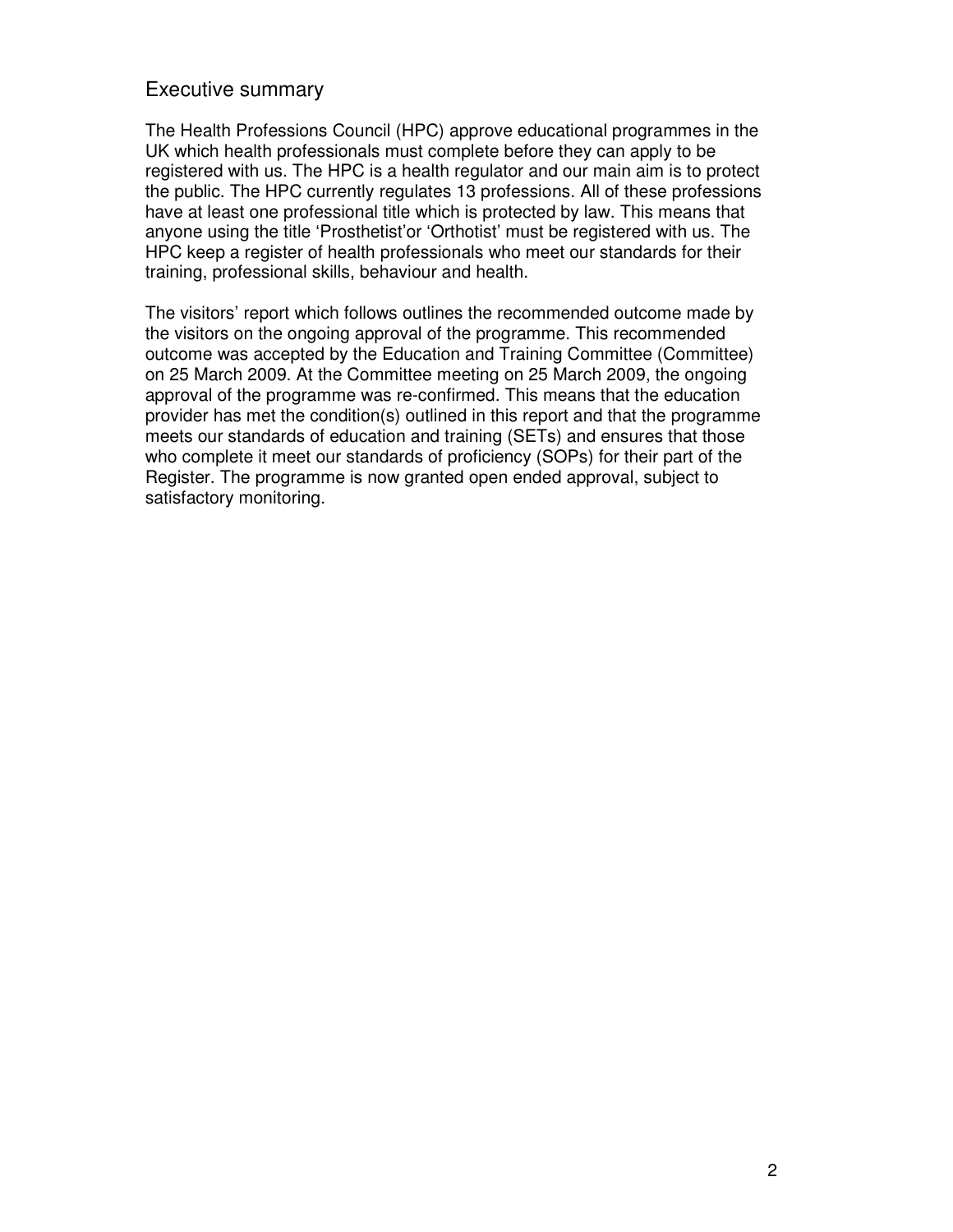## Introduction

The HPC visited the programme at the education provider to consider major changes proposed to the programme. The major change affected the following standards - programme admissions standards, programme management and resources standards, curriculum standards, practice placements standards and assessment standards. The programme was already approved by the HPC and this visit assessed whether the programme continued to meet the standards of education and training (SETs) and continued to ensure that those who complete the programme meet the standards of proficiency (SOPs) for their part of the Register.

This visit was an HPC only visit. The education provider did not review the programme at the visit and the professional body did not consider their accreditation of the programme. The education provider supplied an independent chair and secretary for the visit. The visit also considered a different programme – MSci Prosthetics and Orthotics. A separate visitor report exists for this programme.

| Name of HPC visitors and profession                        | Mr Martin Matthews (Orthotist)<br>Professor Jackie Campbell (Lay)                    |
|------------------------------------------------------------|--------------------------------------------------------------------------------------|
| HPC executive officer(s) (in attendance)                   | Abigail Creighton                                                                    |
| Proposed student numbers                                   | 30                                                                                   |
| Initial approval                                           | 1986                                                                                 |
| Effective date that programme approval<br>reconfirmed from | September 2008                                                                       |
| Chair                                                      | Mr Robbie Rooney<br>(Scottish Government Health and<br><b>Wellbeing Directorate)</b> |
| Secretary                                                  | Gabrielle Weir<br>(University of Strathclyde)                                        |

#### **Visit details**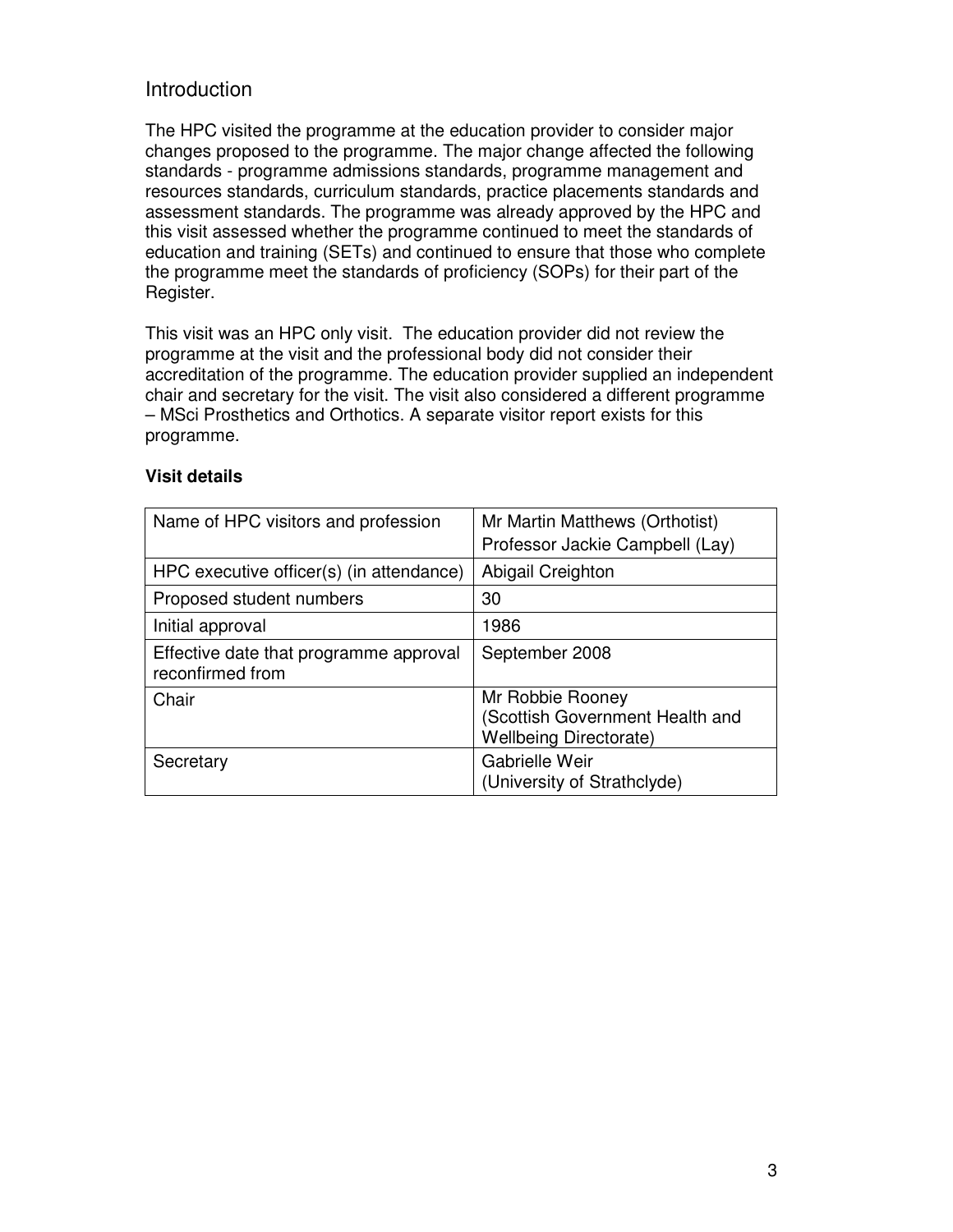## Sources of evidence

Prior to the visit the HPC reviewed the documentation detailed below, sent by the education provider.

|                                                                                       | Yes | No. | N/A |
|---------------------------------------------------------------------------------------|-----|-----|-----|
| Programme specification                                                               |     |     |     |
| Descriptions of the modules                                                           |     |     |     |
| Mapping document providing evidence of how the<br>education provider has met the SETs |     |     |     |
| Mapping document providing evidence of how the<br>education provider has met the SOPs |     |     |     |
| Practice placement handbook                                                           |     |     |     |
| Student handbook                                                                      | IX  |     |     |
| Curriculum vitae for relevant staff                                                   |     |     |     |
| External examiners' reports from the last two years                                   |     |     |     |
| Internal annual monitoring reports from the last two<br>years                         |     |     |     |

The HPC did not review external examiners reports from the last two years (2005-06 & 2006-07) as they do not exist. However, the HPC did review external examiners reports from the 2003-04 & 2004-05years.

The HPC did not request the mapping document providing evidence of how the education provider has met the SETs, as the visitors had received sufficient documentation as part of the earlier minor/major change process.

During the visit the HPC saw the following groups or facilities;

|                                                                                                  | Yes | No. | N/A |
|--------------------------------------------------------------------------------------------------|-----|-----|-----|
| Senior managers of the education provider with<br>responsibility for resources for the programme |     |     |     |
| Programme team                                                                                   |     |     |     |
| Placements providers and educators/mentors                                                       |     |     |     |
| <b>Students</b>                                                                                  |     |     |     |
| Learning resources                                                                               |     |     |     |
| Specialist teaching accommodation<br>(e.g. specialist laboratories and teaching rooms)           |     |     |     |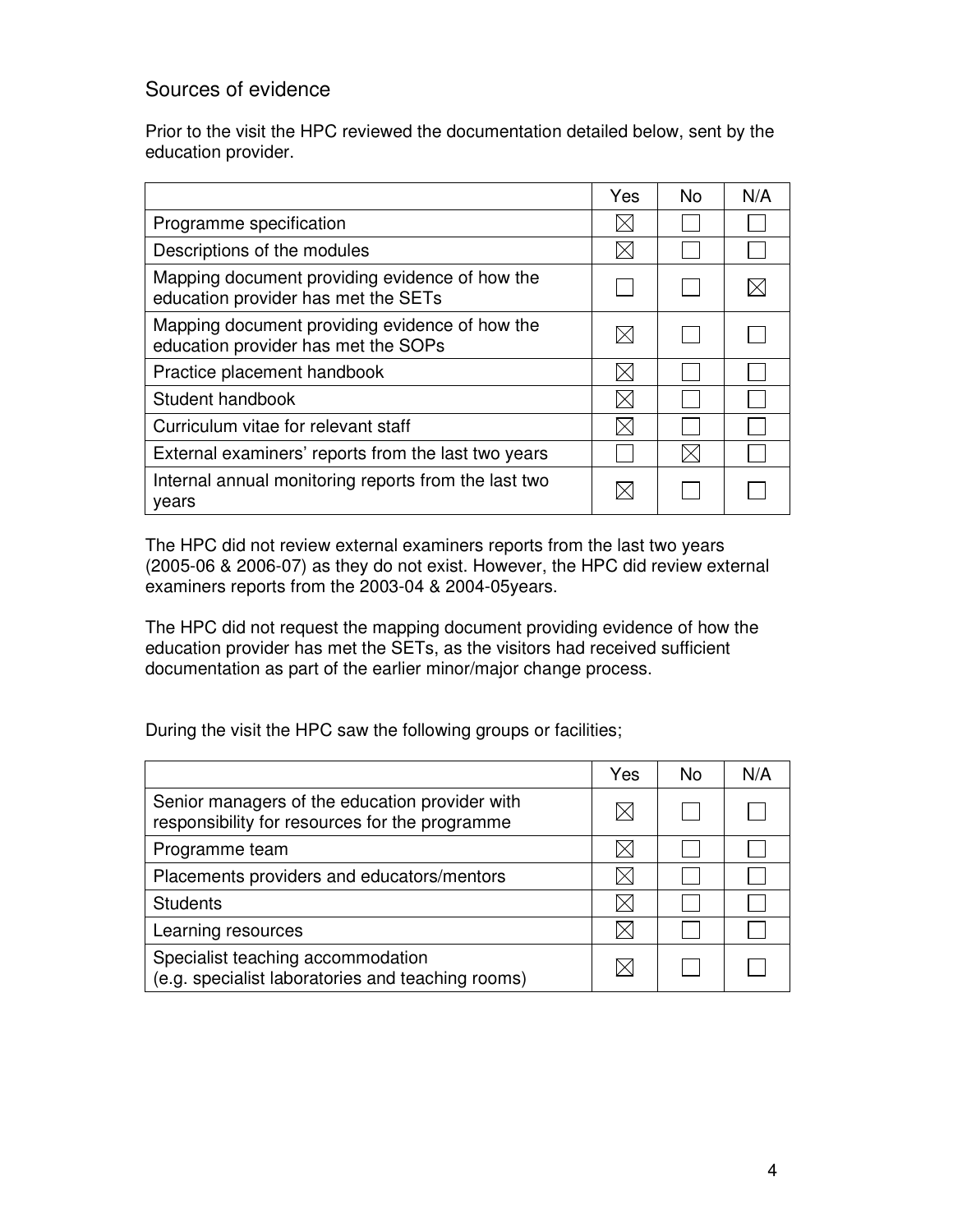#### Recommended outcome

To recommend a programme for ongoing approval, the visitors must be assured that the programme meets all of the standards of education and training (SETs) and that those who complete the programme meet our standards of proficiency (SOPs) for their part of the Register.

The visitors agreed to recommend to the Education and Training Committee that a number of conditions are set on the programme, all of which must be met before the ongoing approval of the programme is reconfirmed.

The visitors agreed that 40 of the SETs have been met and that conditions should be set on the remaining 23 SETs.

Conditions are requirements that the education provider must meet before the programme can be recommended for ongoing approval. Conditions are set when certain standards of education and training have not been met or there is insufficient evidence of the standard being met.

The visitors have also made a recommendation for the programme.

Recommendations are observations on the programme or education provider which do not need to be met before the programme is recommended for ongoing approval. Recommendations are normally set to encourage further enhancements to the programme and are normally set when it is felt that the particular standard of education and training has been met at, or just above the threshold level.

The visitors did not make any commendations on the programme. Commendations are observations of innovative best practice by a programme or education provider.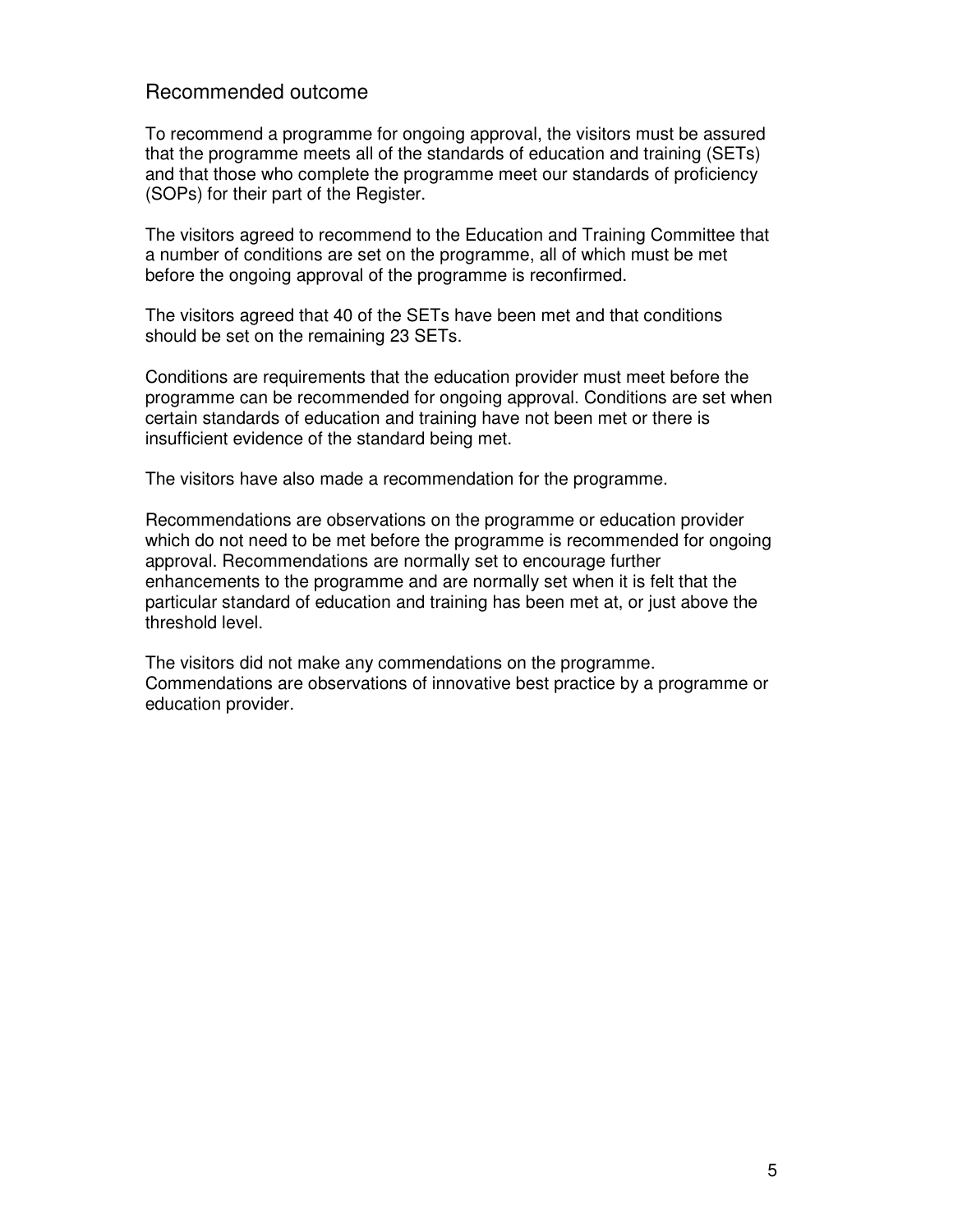# **Conditions**

#### **3.2 The programme must be managed effectively.**

**Condition:** The education provider must clarify the role of external examiners and the process for their appointment and subsequent reporting

**Reason:** Prior to the visit, the visitors received external examiner reports from the 2003-04 and 2004-05 academic years, but not from the 2005-06 and 2006-07 academic years. The programme team explained that the external examiner had been on sick leave in 2005-06 and that the outgoing external examiner never submitted a report for 2006-07. The absence of external examiners reports for two years had not been flagged up as a concern to the programme team.

The programme team explained that two new external examiners had been recruited for the current academic year (2007-08) and that they had already been sent examination papers. However, it was initially unclear whether they had completed the selection process and been formally appointed.

The visitors followed up comments in the reports from the 2003-04 and 2004-05 years about external examiners not being fully utilised. It was explained that they only routinely send exam papers (not coursework) and that they were not asked for feedback on the major changes to the programme. External examiners could ask to see coursework and students when they attended exam boards each year.

There appeared to be a lack of ownership over external examiners and they were not being appointed and used in line with the education provider's regulations. Their limited involvement called into question the effectiveness of the education providers' peer review system as a tool to successfully manage the programme.

#### **3.2 The programme must be managed effectively.**

**Condition:** The education provider must clarify the systems used to ensure that placement components of the programme are managed effectively.

**Reason:** Following discussion with the programme team and placement educators, it was apparent to the visitors that the education provider was not taking ultimate responsibility for placements. The lack of formal auditing and monitoring (reflected in the conditions later in the report) meant that the visitors were not assured that placements were managed effectively. Systems, such as placement evaluations, audits, and partnership meetings, were not in place to monitor and enhance placement learning.

#### **3.9 Where students participate as patients or clients in practical and clinical teaching, appropriate protocols must be used to obtain their consent.**

**Condition:** The education provider must develop an appropriate protocol for obtaining students' consent.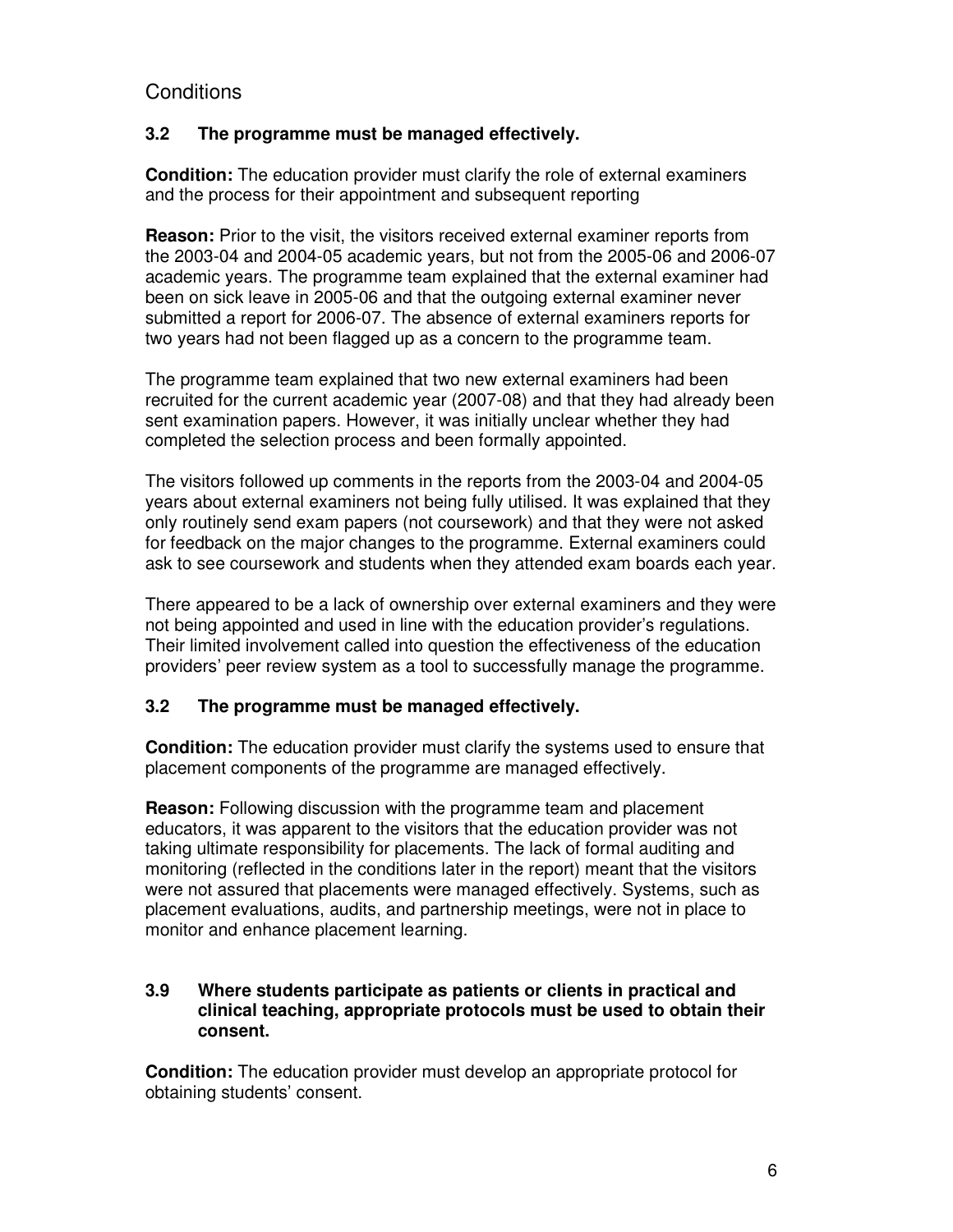**Reason:** The documentation submitted prior to the visit did not detail any protocol for obtaining students' consent. The students explained to the visitors that although there were no written consent forms, it was acceptable to opt out or modify teaching activities for health or cultural reasons, as long as it was discussed with a member of the programme team. The programme team explained that consent was currently obtained on a module specific basis and that forms were signed in some incidences (e.g. wearing orthoses) but not in others (e.g. role plays). The visitors felt that the approach to obtaining consent needed to be revised to acknowledge the wide range of risk factors and provide consistent guidance.

#### **3.10 A system of academic and pastoral student support must be in place.**

**Condition:** The education provider must clarify the academic and pastoral support systems available to students whilst on placements.

**Reason:** In the meeting with students, the students explained that there were effective support mechanisms in place during the taught part of the programme; however there was a contrast when they were on placement. The students could not recall any placement visits from members of the programme team and although placement educators supported students' clinical learning, they did not offer any pastoral or wider academic support. The placement educators told the visitors that they normally experienced one visit per placement from a member of the programme team. The programme team acknowledged that placements visits were not consistently happening outside of the local region and that a system of reactive, rather than proactive support by email and telephone was in place. The visitors felt that students needed to know how they were supported during their placements.

#### **3.13 The learning resources, including the stock of periodicals and subject books, IT facilities (including internet access), must be appropriate to the curriculum and must be readily available to students and staff.**

**Condition:** The education provider must clarify the reading lists for 'Principles of Prosthetic and Orthotic Design 1', 'Principles of Prosthetic and Orthotic Design 2' and 'Principles of Prosthetic and Orthotic Design 3' and confirm the availability of their contents.

**Reason:** The module descriptors for 'Principles of Prosthetic and Orthotic Design 1', 'Principles of Prosthetic and Orthotic Design 2' and 'Principles of Prosthetic and Orthotic Design 3' did not include any recommended reading. In the meeting with the programme team, it was explained that the documents were still work in progress, but that as they were based on content delivered in the previous version of the programme, the learning resources to support them were available. As the tour of facilities coincided with the exam period, the full stock of periodicals and books was not available for the visitors to see. The visitors felt that the reading lists should be finalised so they could be assured that the resources were appropriate to the subject. They also wished for confirmation that the texts were available, through either library or IT facilities.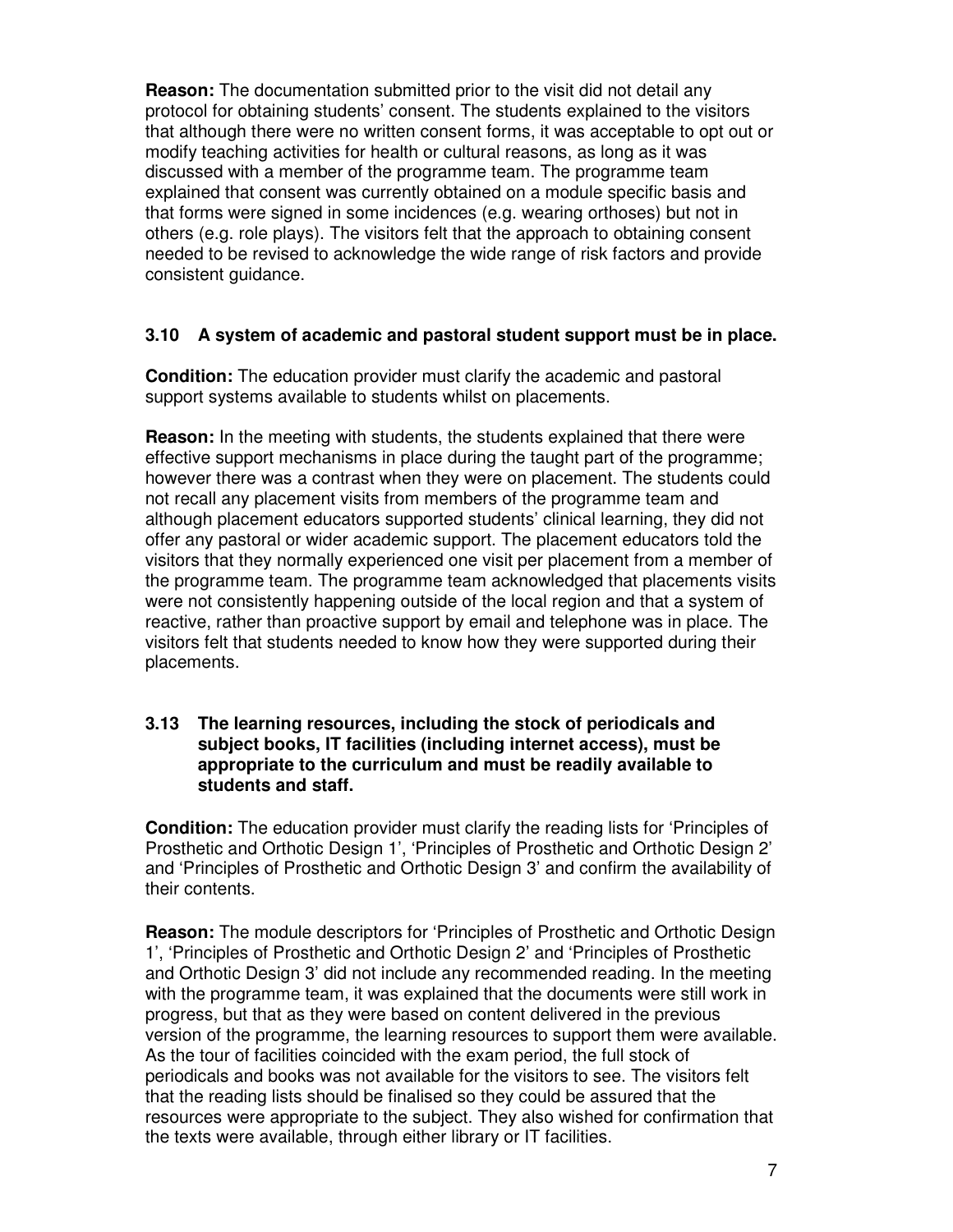#### **5.3.1 The practice placement settings must provide a safe environment.**

**Condition:** The education provider must clarify the arrangements for ensuring that placement settings provide a safe environment, both initially and on an ongoing basis.

**Reason:** The programme team explained that new placements were approved either by a visit or through a reciprocal agreement with the other education provider delivering pre-registration training in the UK. The visitors saw an example visit report but could not gauge the requirements for approval from the descriptive account. Without seeing the detailed requirements used in either process, the visitors were not confident that a safe environment was assured when the placement was initially approved. Following on from this, they had no assurance that the risks and safety issues in placements were assessed, reduced and communicated to students on an ongoing, routine basis.

#### **5.3.2 The practice placement settings must provide safe and effective practice.**

**Condition:** The education provider must clarify the arrangements for ensuring that placement settings provide for safe and effective practice, both initially and on an ongoing basis.

**Reason:** The programme team explained that new placements were approved either by a visit or through a reciprocal agreement with the other education provider delivering pre-registration training in the UK. The visitors saw an example visit report but could not gauge the requirements for approval from the descriptive account. Without seeing the detailed requirements used in either process, the visitors were not confident each placement provided for safe and effective practice on initial approval. Following on from this, there was no assurance that resources and placement educators encouraged safe and effective practice on an ongoing, routine basis.

#### **5.4 Learning, teaching and supervision must be designed to encourage safe and effective practice, independent learning and professional conduct.**

**Condition:** The education provider must provide evidence of initial and ongoing training and/or development of placement educators in the process of supervision.

**Reason:** During the meeting with placement educators, it became apparent that the education provider provided limited training and relied on placement providers and the prior qualifications and experience of individuals to ensure that placement educators were prepared to teach and supervise students. Placement educators acknowledged that they built professional day-to-day working relationships with students and consequently found it difficult to fail them because of this. They could not envisage supervising a failed student who had to re-sit a placement. The students had varied experiences in their placements, with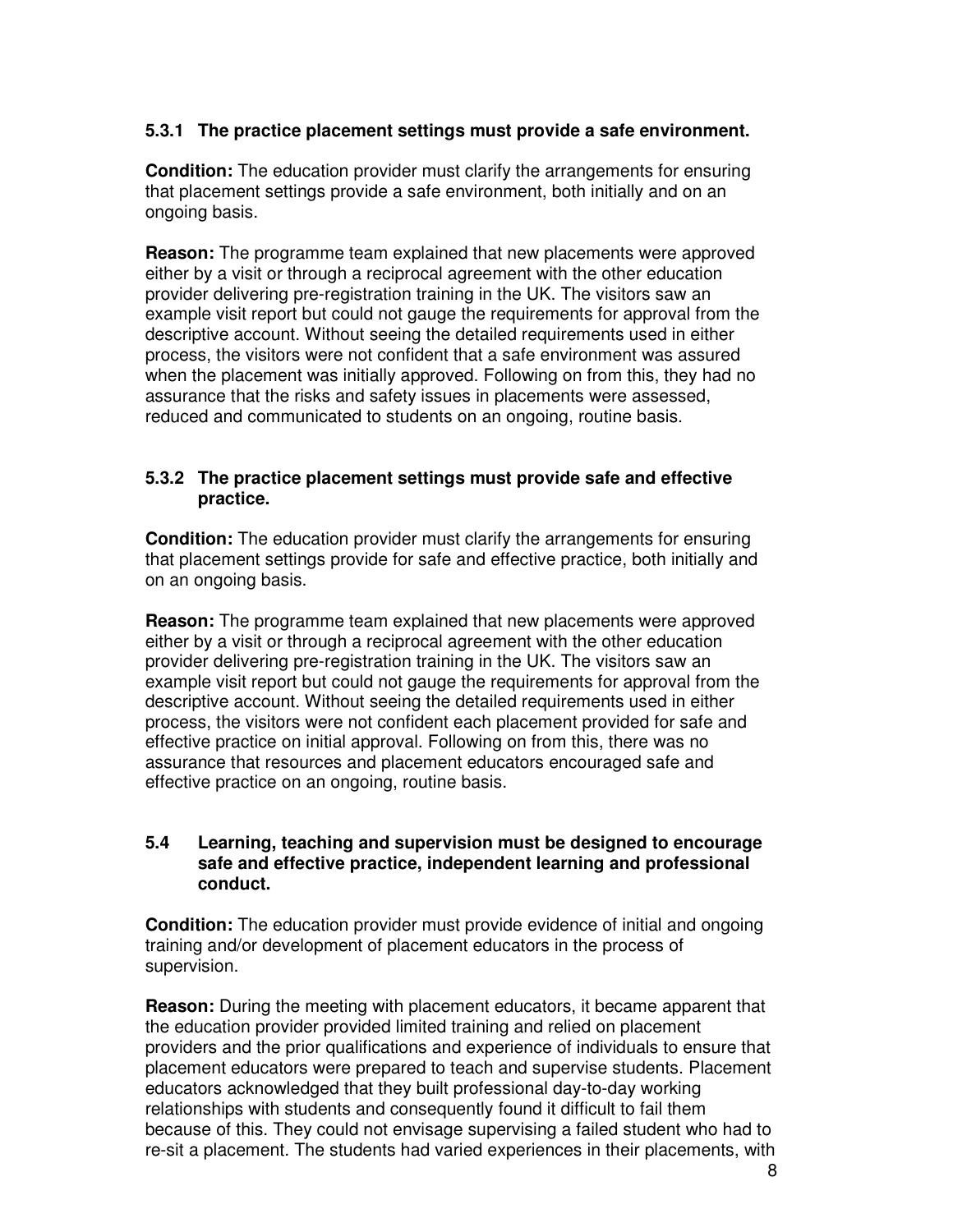placement educators often unaware of their level and having expectations which were either too high or too low. When this occurred, students felt that placement educators struggled to teach or supervise them. The visitors felt that the education provider needed to ensure that placement educators were prepared in supervisory practice, so that students' clinical and professional skills were fostered and developed appropriately.

#### **5.5 The number, duration and range of placements must be appropriate to the achievement of the learning outcomes.**

**Condition:** The education provider must provide evidence that placement educators can ensure that students can meet the learning outcomes of the placements within the four month period.

**Reason:** The revised programme has reduced the duration of placements. There are now two four month placements, instead of two six month placements. They still follow the same pattern – one in year three and one in year four; one covering prosthetics and one covering orthotics.

The senior team explained that the changes had arisen out of a major review and that key stakeholders (including students and placement providers/educators) had been involved. In the meeting with placement educators, they explained that they had completed a questionnaire about the proposed changes and then later learnt of the changes via professional journals and conferences. They were not aware that any changes had been made to the learning outcomes of the placements, nor were they entirely clear of how the taught part of the programme was now structured. There was great concern that the reduced length in placements would not allow students to see a sufficient range of patient/client groups and interventions/devices. The placement educators could not grasp how the education provider expected students to progress in terms of clinical skills over a shorter period of time. Whilst there is much overlap between prosthetics and orthotics, the placement educators felt that modern practice and placement settings were markedly different in the two areas and warranted differing learning outcomes. They doubted whether there was sufficient time to achieve the learning outcomes, particularly in the orthotics placement. Final year students also questioned whether the learning outcomes for the orthotics placement could be achieved within four months.

The programme team identified with the placement educators and students concerns and said that they hoped that all the placement learning outcomes could be achieved within four months. However, they explained that if it became impossible for students to achieve their learning outcomes within this shortened period, then the five week holiday block at the end of the year would be utilised. The programme team were hopeful that the clearer integration of theory and practice in years one and two will prepare students for their placements in years three and four, and thus allow them to consolidate their clinical learning more efficiently. The visitors explained that the HPC does not have any specific requirements on the length of placements and the dilemma they face is not over the length of the placements per se, but over the education provider's confidence that the new length is appropriate to meet the learning outcomes. The visitor need to be assured that placement educators in particular are prepared and able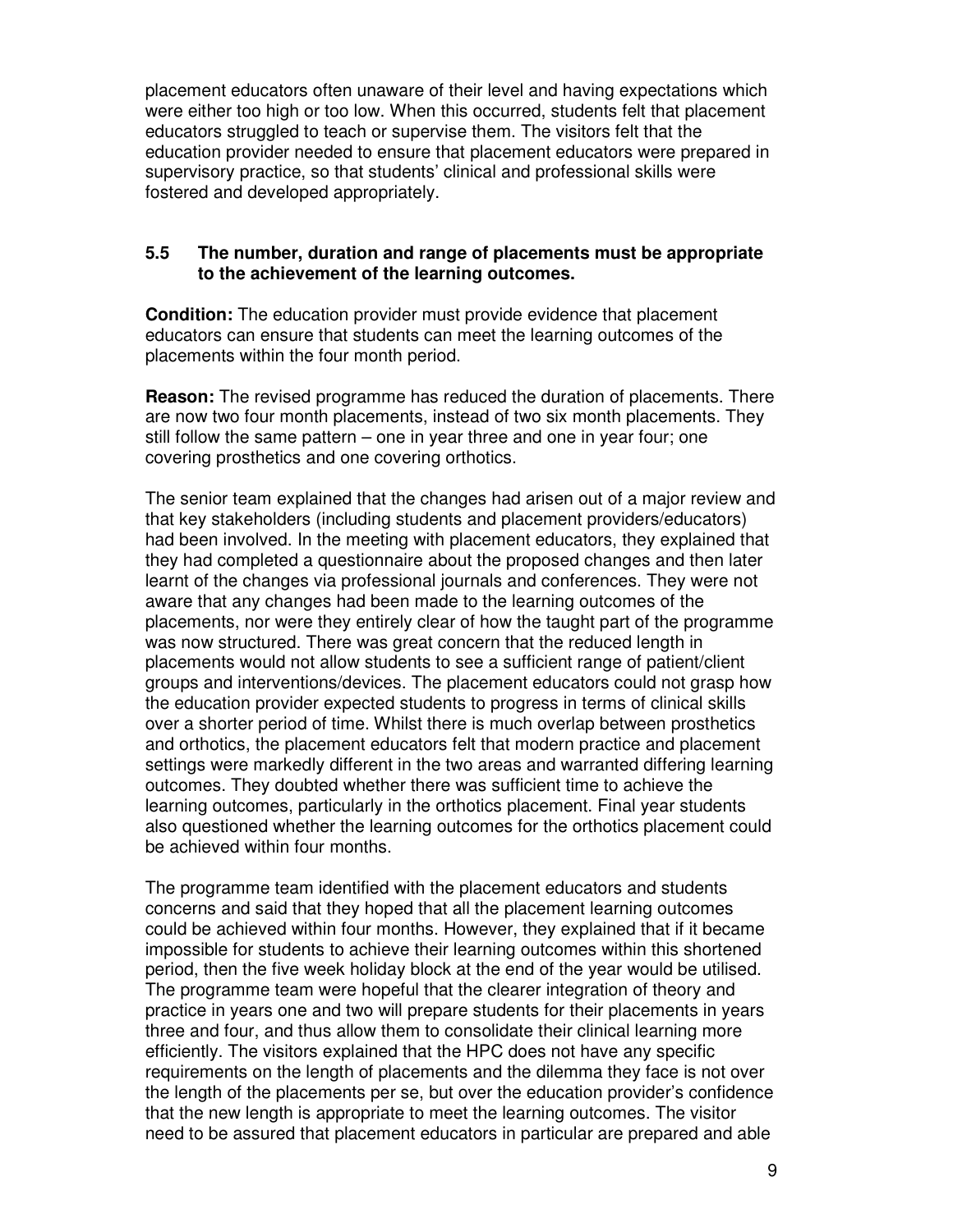to give students the placement opportunity they require to meet the learning outcomes set by the education provider; which in turn assure that the standards of proficiency are met upon completion.

#### **5.6 The education provider must maintain a thorough and effective system for approving and monitoring all placements.**

**Condition:** The education provider must clarify the arrangements and criteria used when approving and monitoring placements.

**Reason:** The programme team explained that new placements were approved either by a visit or through a reciprocal agreement with the other education provider delivering pre-registration training in the UK. The visitors saw an example visit report but could not gauge the requirements for approval from the descriptive account. Without seeing the detailed requirements used in either process, the visitors were not confident. From discussions with the programme team and placement educators, it was unclear how placements were monitored subsequently. The system appeared to rely on informal communication channels and ad-hoc feedback and be to some extent reactive.

#### **5.7 Students and practice placement educators must be fully prepared for placement which will include information about and understanding of the following:**

#### **5.7.1 the learning outcomes to be achieved**

**Condition:** The education provider must confirm the learning outcomes for the two placements modules.

**Reason:** The module descriptors for 'Prosthetics/Orthotics Clinical Placement 1' and **'**Prosthetics/Orthotics Clinical Placement 2' did not contain detailed learning outcomes. The programme team explained that they remained unchanged from the previous version of the programme. The visitors felt that the learning outcomes needed to be included in the documentation available to placement educators and students, so they were clear of what the achievements were.

#### **5.7 Students and practice placement educators must be fully prepared for placement which will include information about and understanding of the following:**

**5.7.3 expectations of professional conduct** 

**Condition:** The education provider must confirm that the learning outcomes for the two placements modules include expectations of professional conduct.

**Reason:** The module descriptors for **'**Prosthetics/Orthotics Clinical Placement 1' and **'**Prosthetics/Orthotics Clinical Placement 2' did not contain detailed learning outcomes, so the visitors could not be assured that expectations of professional conduct were covered. The programme team explained that they remained unchanged from the previous version of the programme. The placement educators said that the clinical assessment did not focus on interpersonal skills.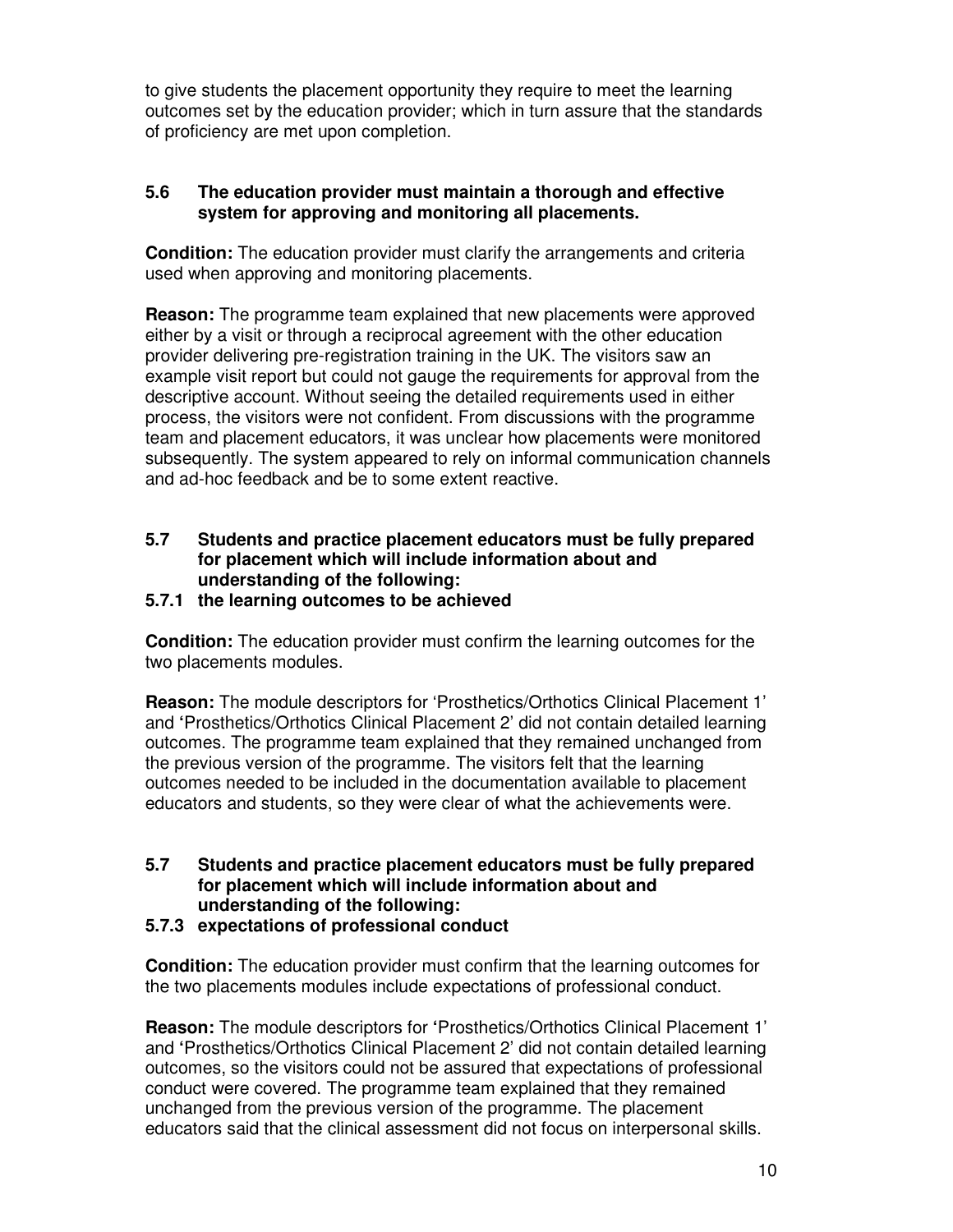The visitors felt that the learning outcomes needed to be provided, so they could make sure that the expectations of professional conduct were clear.

- **5.7 Students and practice placement educators must be fully prepared for placement which will include information about and understanding of the following:**
- **5.7.4 the assessment procedures including the implications of, and any action to be taken in the case of failure; and**

**Condition:** The education provider must provide evidence of the assessment procedures used by placement educators in the two placements modules.

**Reason:** The module descriptors for 'Prosthetics/Orthotics Clinical Placement 1' and **'**Prosthetics/Orthotics Clinical Placement 2' did not contain detailed assessment methods. The programme team explained that this vital piece of assessment was being revised with the intention of developing assessment criteria which can be used consistently and be explicitly linked to the standards of proficiency. The placement educators explained that they currently find it difficult to fail students on the assessment and tend to use the clinical examination to fail poor students instead.

#### **5.8.1 Unless other arrangements are agreed, practice placement educators must have relevant qualification and experience.**

**Condition:** The education provider must confirm the qualification and experience required for placement educators.

**Reason:** The programme team explained that new placements were approved either by a visit or through a reciprocal agreement with the other education provider delivering pre-registration training in the UK. These approval mechanisms included a check on the qualifications and prior experience of placement educators. The visitors saw an example visit report but could not gauge how the requirements of placement educators' knowledge, understanding and skills were checked. Equally, it was not clear how changes to placement educators were proposed and agreed, following initial approval. The programme team and placement educators gave contrasting accounts to the visitors. The visitors felt that the education provider must clarify their arrangements for setting and monitoring the qualifications and prior experience of placement educators.

#### **5.8.3 Unless other arrangements are agreed, practice placement educators must undertake appropriate practice placement educator training.**

**Condition:** The education provider must confirm the process for training placement educators. This should include initial training, refresher training as well as specific training to inform current placement educators of the major changes to the programme.

**Reason:** The programme team explained that they did not provide formal training for placement educators. They said that their initial approval mechanism acted as a safeguard for placement educators' knowledge and skills and that ad-hoc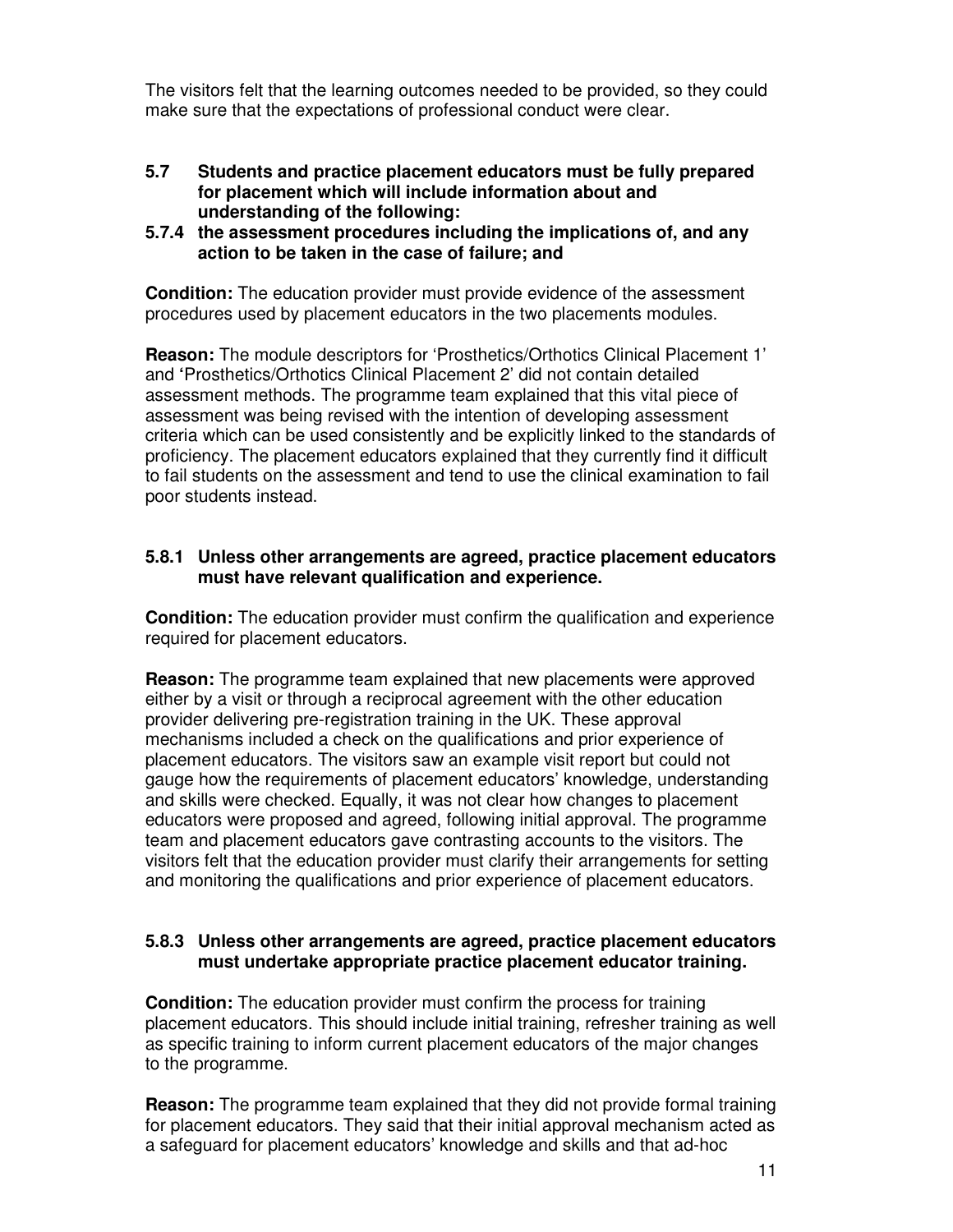informal support was available from the placement co-ordinator role. The placement educators confirmed that they had not received initial or refresher training and said it would be useful, especially in the areas of assessment, mentoring and reflective learning. As the students had commented about how placement educators misjudged the level of their theoretical knowledge and clinical skills at the beginning of placements, and the placement educators had said they were unaware of the detail of the new programme, the visitors were keen for the education provider to develop and plan arrangements for placement educators training.

#### **5.9 There must be collaboration between the education provider and practice placement providers.**

**Condition:** The education provider must review current arrangements for consultation and collaboration between the education provider and placement educators.

**Reason:** The placement educators commended the day-to-day communication channels with the education provider and the visitors were confident in these signs of collaborative working. However, the expectations on the placement coordinator role seemed unrealistic and as a result, collaboration was limited. There was no opportunity for placement educators to feed back on general, broad areas, either collectively or individually. The placement educators appeared to have a disjointed and somewhat distant involvement in the review and major changes to the programmes, which questions the effectiveness of the collaboration with these key stakeholders.

#### **5.10 The education provider must ensure necessary information is supplied to practice placement providers.**

**Condition:** The education provider must clarify what information is available to placement educators, both initially and on an ongoing basis.

**Reason:** Placement educators had not received information about the new programme or placement structure and assumed that this was because the new placements were not until the 2009-10 academic year. In general, the placement educators were confident they received the information that they needed to supervise students, however the visitors felt that the education provider should confirm what information they will give placement providers initially and what updates they can expect to receive, with an intention of timescales.

#### **5.11 Practice placement providers must ensure necessary information is available at the appropriate time for both the education provider and students**.

**Condition:** The education provider must clarify what information placement educators are expected to make available to the education provider.

**Reason:** Placement educators were unclear what information they were expected to give to the education provider and any timescales. The visitors would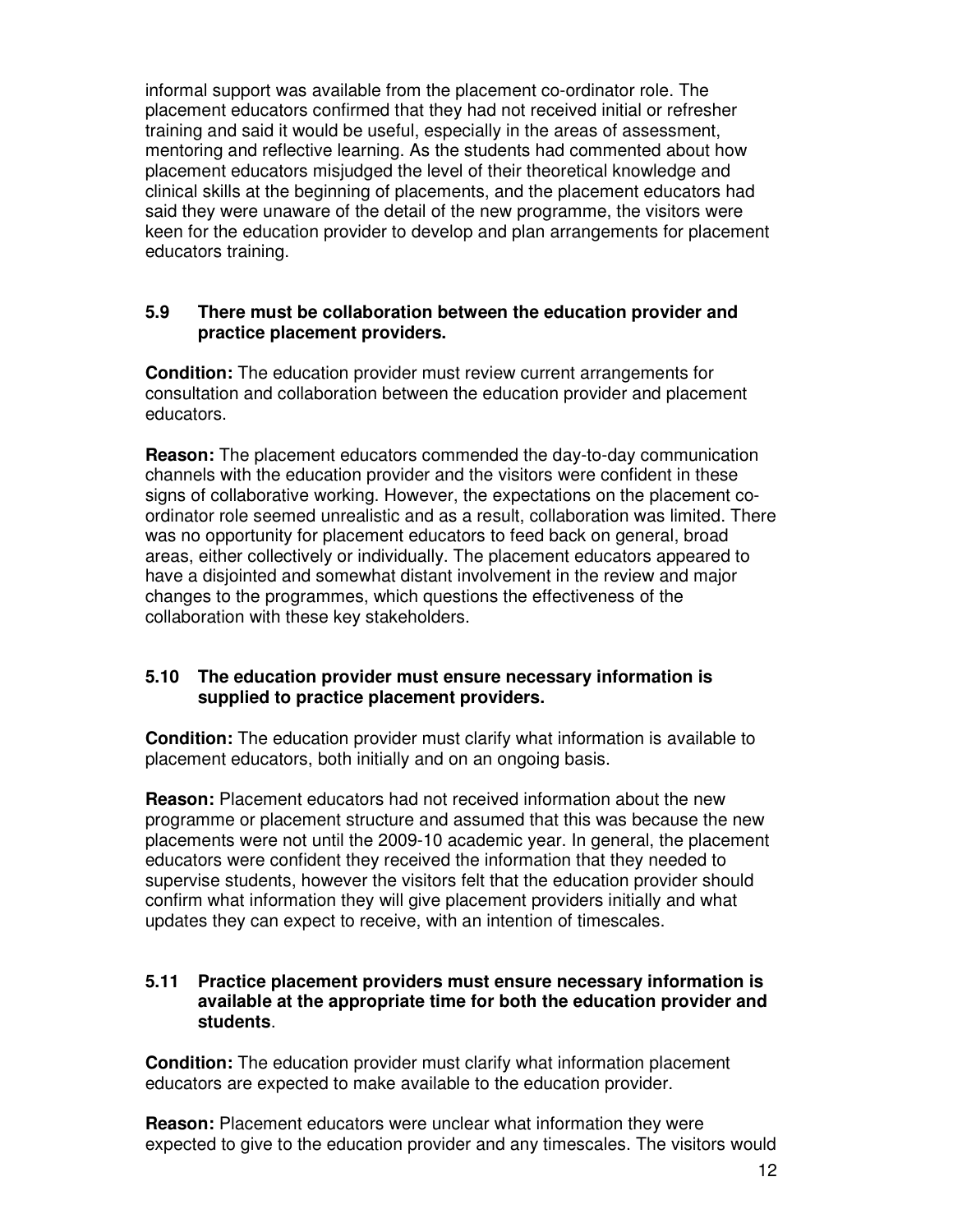have expected a flow of information around areas such as assessment, attendance monitoring, auditing/monitoring procedures.

#### **5.12 A range of learning and teaching methods that respect the rights and needs of patients or clients and colleagues must be in place throughout practice placements.**

**Condition:** The education provider must ensure that their placement educators' training includes teaching and learning methods.

**Reason:** The programme team explained that they did not provide formal training for placement educators on teaching. They said that their initial approval mechanism checked the placement educators' previous knowledge and skills in this area. The students raised concerns that some placement educators struggled to mentor students appropriately. In general placement educators were confident in their abilities, but recognised the diversity in training and background of placement educators. As the visitors had no evidence that placement educators were expected to have a qualification in mentoring/teaching or equivalent experience, they felt that the range and use of appropriate learning and teaching methods should be covered in placement educators' training to ensure that the rights of patients or clients and colleagues were respected.

#### **5.13 The placement provider must have an equal opportunities and antidiscriminatory policy in relation to students, together with an indication of how this will be implemented and monitored.**

**Condition:** The education provider must clarify that placement providers' equality and anti-discriminatory policies are verified.

**Reason:** The programme team explained that new placements were approved either by a visit or through a reciprocal agreement with the other education provider delivering pre-registration training in the UK. The visitors saw an example visit report but could not gauge the how placement providers' equality and anti-discriminatory policies were checked initially. It was also unclear how they were monitored on an ongoing basis and communicated to students.

#### **6.1 The assessment design and procedures must assure that the student can demonstrate fitness to practice.**

**Condition:** The education provider must provide the finalised placement assessment methods, criteria and associated regulations. These must demonstrate clear links to the standards of proficiency and fitness to practice.

**Reason:** The module descriptors for 'Prosthetics/Orthotics Clinical Placement 1' and **'**Prosthetics/Orthotics Clinical Placement 2' detailed the assessment strategy for placements. The programme team explained that this vital piece of assessment was being revised with the intention of developing assessment criteria which can be used consistently and be explicitly linked to the standards of proficiency. This will address the placement educators' comments that the current clinical assessment does not measure students interpersonal skills (so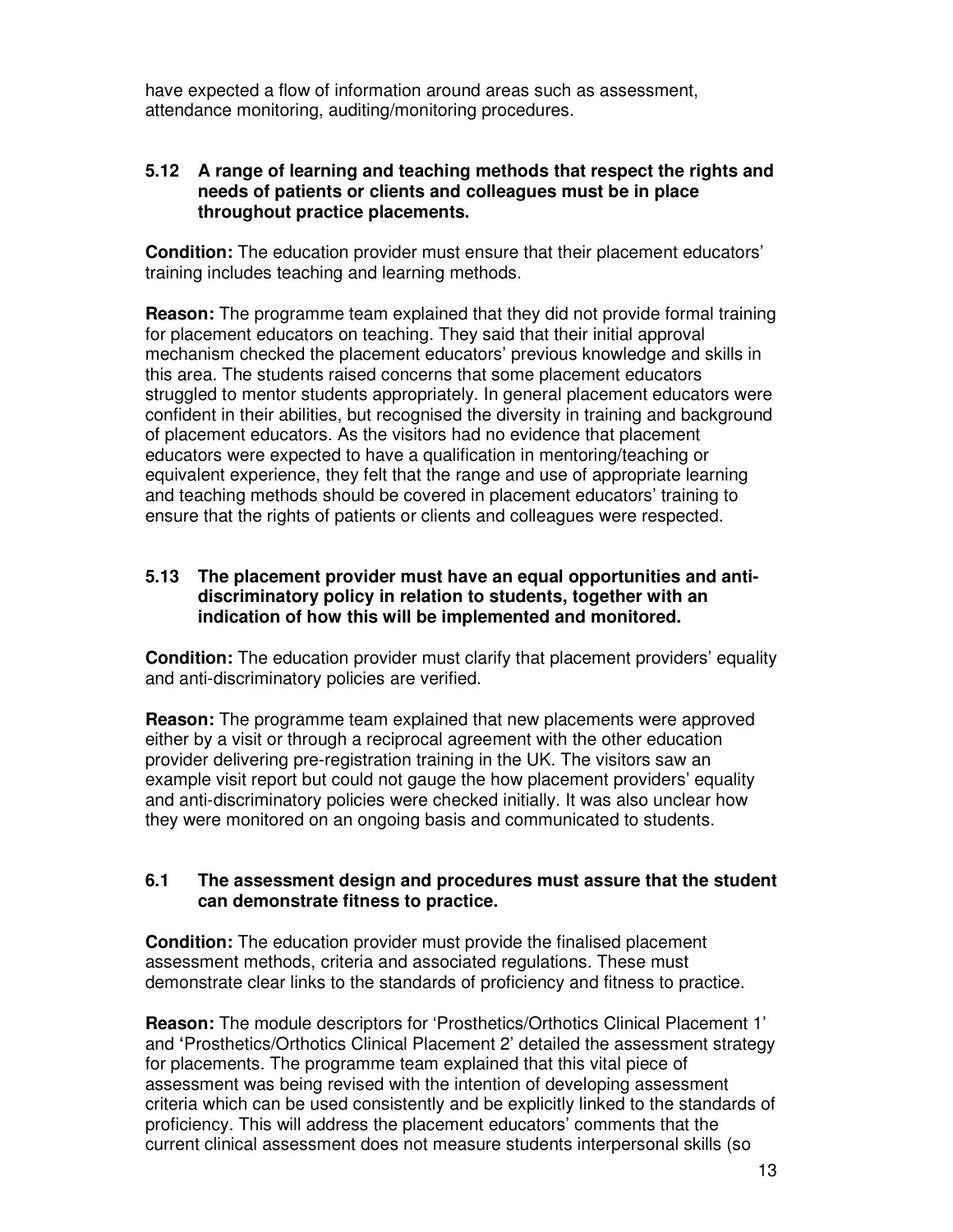potentially standards of proficiency 1b). Currently it is not clear from the documentation how students progress through and complete each placement module, what the implications are for failing a placement module, what the resit and retake arrangements are and whether elements of practice are eligible for compensation or condonement. Therefore, it is difficult for the visitors to be sure that students are fit to practice upon completion.

#### **6.1 The assessment design and procedures must assure that the student can demonstrate fitness to practice.**

**Condition:** The education provider must clarify the specific requirements to pass each module.

**Reason:** The requirements to pass each module were listed in the documentation and discussed with the programme team. It was explained that each module had different requirements and that references in the documentation to common regulations were inaccurate and misleading. Clarification is needed as to what constitutes a pass in each module to make sure that students who successfully complete the programme meet the standards of proficiency. It is also important that students receive accurate and easy to understand information.

#### **6.5 There must be effective mechanisms in place to assure appropriate standards in the assessment.**

**Condition:** The education provider must confirm the role and responsibility of external examiners and provide evidence of the guidance given to them.

**Reason**: The visitors reviewed external examiner reports from the 2003-04 and 2004-05 academic years and followed up comments about external examiners not being fully utilised. The programme team explained that they only routinely send draft exam papers to external examiners and not completed student work (exam or coursework). External examiners could ask to see coursework and students when they attended exam boards each year. They also said that they were not asked for feedback on the major changes to the programme. The visitors were concerned that there appeared to be a lack of ownership over external examiners and that they were possibly not being used in line with the education provider's regulations. Due to the limited external moderation mechanisms the visitors were unsure how they could effectively assure that appropriate standards were being used in the assessment procedures. In addition, as the revised programme included a shift from exam to coursework, the visitors were also concerned that future external moderation would be reduced even further.

#### **6.6 Professional aspects of practice must be integral to the assessment procedures in both the education setting and practice placement.**

**Condition:** The education provider must provide the placement assessment procedures and update their information about sources of guidance available to students on values and ethics.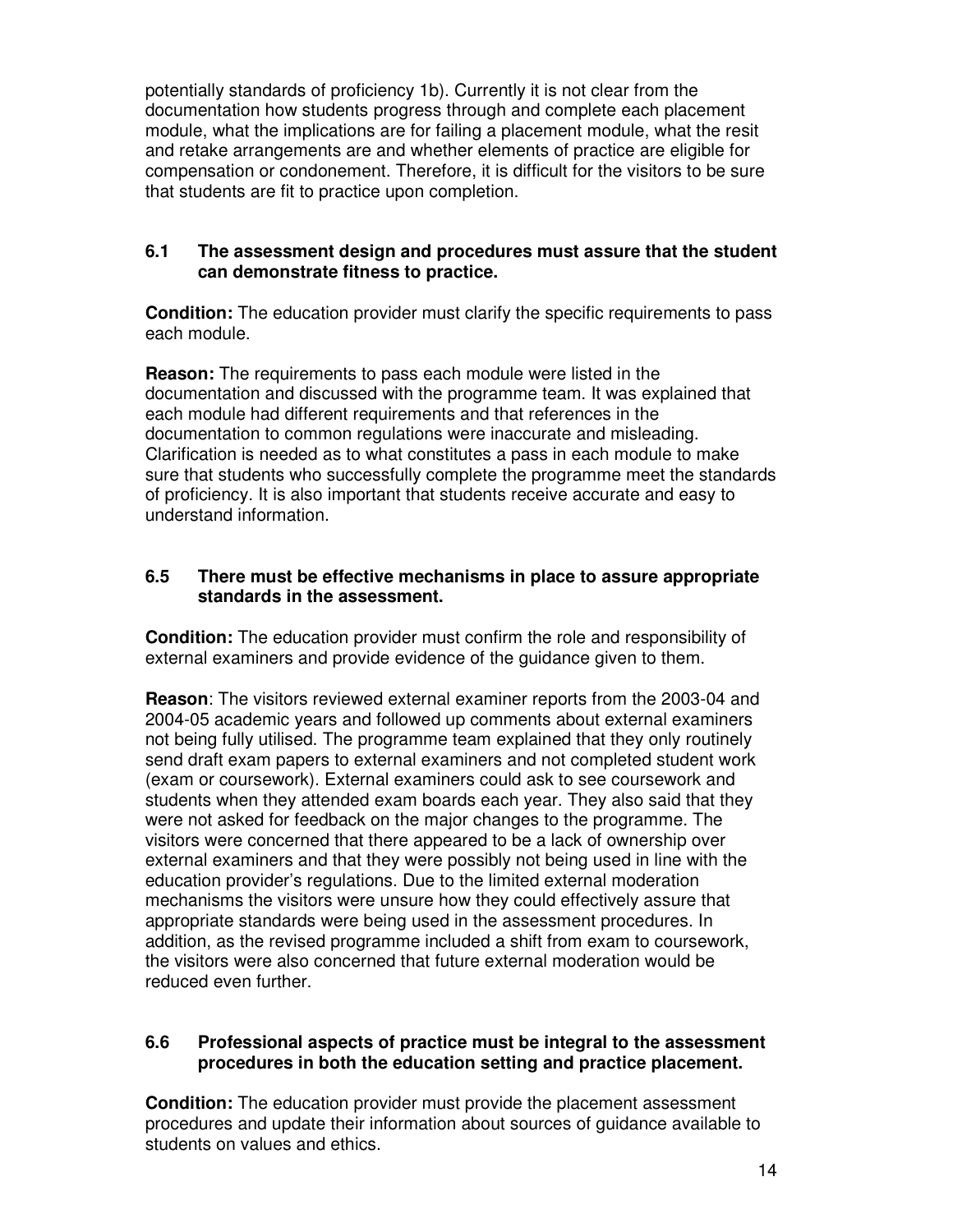**Reason**: The module descriptors for 'Prosthetics/Orthotics Clinical Placement 1' and **'**Prosthetics/Orthotics Clinical Placement 2' detailed the assessment strategy for placements. The programme team explained that this vital piece of assessment was being revised with the intention of developing assessment criteria which can be used consistently and be explicitly linked to the standards of proficiency. This will address the placement educators' comments that the current clinical assessment does not measure students interpersonal skills (so potentially standards of proficiency 1b). Currently it is not clear how aspects such as misconduct, confidentiality and professionalism will be assessed whilst on placement. The current placement handbook referred to an outdated code of practice and the HPC's standards of conduct, performance and ethics were not mentioned. Without the finalised placement assessment and updated information, the visitors cannot be assured that professional aspects are an integral part of students' assessment.

#### **6.7.1 Assessment regulations must clearly specify requirements for student progression and achievement within the programme.**

**Condition:** The education provider must confirm the regulations on progression.

**Reason**: The programme team clarified that the documentation contained arithmetic errors and inconsistencies in terms of credit value needed for progression. The visitors were happy with the regulations verbally confirmed to them, but felt that they needed to be clearly specified in the documentation.

#### **6.7.3 Assessment regulations must clearly specify requirements for an aegrotat award not to provide eligibility for admission to the Register.**

**Condition:** The education provider must clarify the regulations about their aegrotat award.

**Reason**: The documentation did not contain any references to an aegotat award. The programme team explained that the standard regulations did allow for an aegotat award and that there was currently no caveat to clarify the relationship between this award and HPC registration. The visitors felt that this needed to be clearly specified in the documentation.